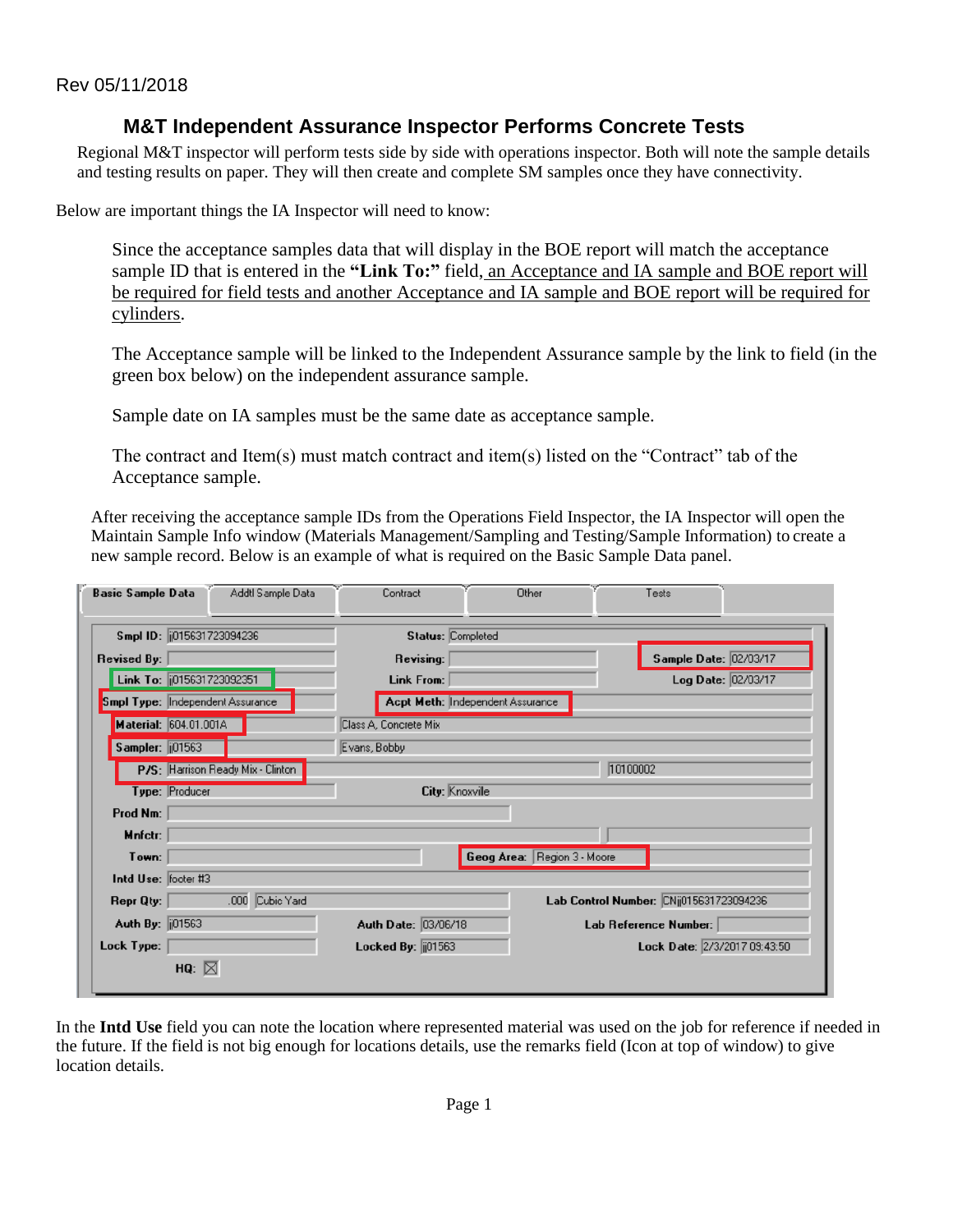| Basic Sample Data           | Addtl Sample Data          |        | Contract                       | Other |
|-----------------------------|----------------------------|--------|--------------------------------|-------|
|                             | Smpl ID: (015631723094236) |        | Spaces<br><b>Buy American:</b> |       |
| Regst By:                   |                            |        |                                |       |
| Smpl Size:                  |                            | Spaces |                                |       |
| Dist from Grade:            |                            | Spaces |                                |       |
| Station:                    |                            |        | Offset:                        |       |
| <b>Smpld From:</b>          |                            |        |                                |       |
| Smpl Origin:                |                            |        |                                |       |
| <b>Control Type: Spaces</b> |                            |        | Cntrl Number: [A 1 & A         |       |
| Design Type: PCC            |                            |        | Mix ID: 15 462                 |       |
| Plant ID:                   |                            |        |                                |       |

Click the **Addtl Sample Data** tab. Info required on this tab is mix type, design number and Cylinder numbers

Mix ID field, Warning! The mixes available are all approved and associated to the selected material code, but are not filtered by any contract. Confirm the mix ID against paperwork.

If cylinders are to be made, enter the cylinder numbers in the **Control Number** field. Example: IA-1 &1A

Click the **Contract** tab. The system displays the **Contract** panel.

| File<br>Edit           | Window<br>Help<br>Services  |                                      |                   |                     |                                |                  |                                                                   |                                     |                                     |                            |                     |
|------------------------|-----------------------------|--------------------------------------|-------------------|---------------------|--------------------------------|------------------|-------------------------------------------------------------------|-------------------------------------|-------------------------------------|----------------------------|---------------------|
| <b>VI</b> the spa<br>團 |                             | ê<br>Е                               |                   |                     | <b>SEQPTES</b>                 |                  |                                                                   |                                     |                                     |                            |                     |
|                        | Maintain Sample Information |                                      |                   |                     |                                |                  |                                                                   |                                     |                                     |                            |                     |
|                        | Basic Sample Data           |                                      | Addtl Sample Data |                     | <b>Contract</b>                |                  | Other                                                             |                                     | Tests                               |                            |                     |
| Sample                 | ii01563149P130801           |                                      |                   |                     |                                |                  |                                                                   |                                     |                                     |                            |                     |
|                        | <b>Contract ID</b>          |                                      | Project           | Line<br><b>Item</b> | Proposal<br><b>Line Number</b> | <b>Item Code</b> | <b>Fed State</b><br>Pri Nbr                                       | <b>Cont Est</b><br><b>Matri Qty</b> | Represented<br>Qty                  | <b>Material</b><br>Unit    | Reporte<br>Matri Qt |
| <b>CNG132</b>          |                             | 49006-3232-94                        |                   | 0510                |                                | 604-03.01        | BR-STP-87(3)                                                      | 146.000                             |                                     | 10 <sup>%</sup> Cubic Yard | 146.0               |
|                        |                             |                                      |                   |                     |                                |                  |                                                                   |                                     | ,uuu                                |                            |                     |
|                        |                             |                                      |                   |                     |                                |                  |                                                                   |                                     |                                     |                            |                     |
|                        |                             | Select Contract/Material Information |                   |                     |                                |                  |                                                                   |                                     |                                     |                            | $-23$               |
|                        |                             |                                      |                   |                     |                                |                  | Please tab out of the field to retrieve the Line Item select list |                                     |                                     |                            |                     |
|                        |                             | Contract to CNG132                   |                   |                     |                                |                  | CONSTRUCTION OF TWO CONCRETE BOX BEAM BRIDGES                     |                                     |                                     |                            |                     |
|                        |                             | <b>COMMERCIAL COMMERCIAL</b>         |                   |                     |                                |                  | Line Item Number Proposal Line Number Item Code                   |                                     |                                     | Line Item Desc             |                     |
| 3                      | 49006-3232-94               |                                      | 0510              |                     | 0510                           |                  | 604-03.01                                                         |                                     | (CLASS A CONCRETE (BRIDGES)         |                            |                     |
|                        | 49000 concept 4             |                                      | 0630              |                     | 0630                           |                  | 620-05.01                                                         |                                     | CONC PARAPET SINGLE SLOPE (STD-1-1) |                            |                     |
|                        | 49006-3232-94               |                                      | 9011              |                     | 9011                           |                  | 604-01.08                                                         |                                     | CLASS A CONCRETE (FOUNDATION LEVE   |                            |                     |
|                        |                             |                                      |                   |                     |                                |                  |                                                                   |                                     |                                     |                            |                     |

Now, record the contract items that the sample represents.

- 1 On the toolbar, click **New**. Then,
- 2 search for and select the desired contract
- 3 select the desired contract line item(s)

**Warning!** Do not enter a represented quantity.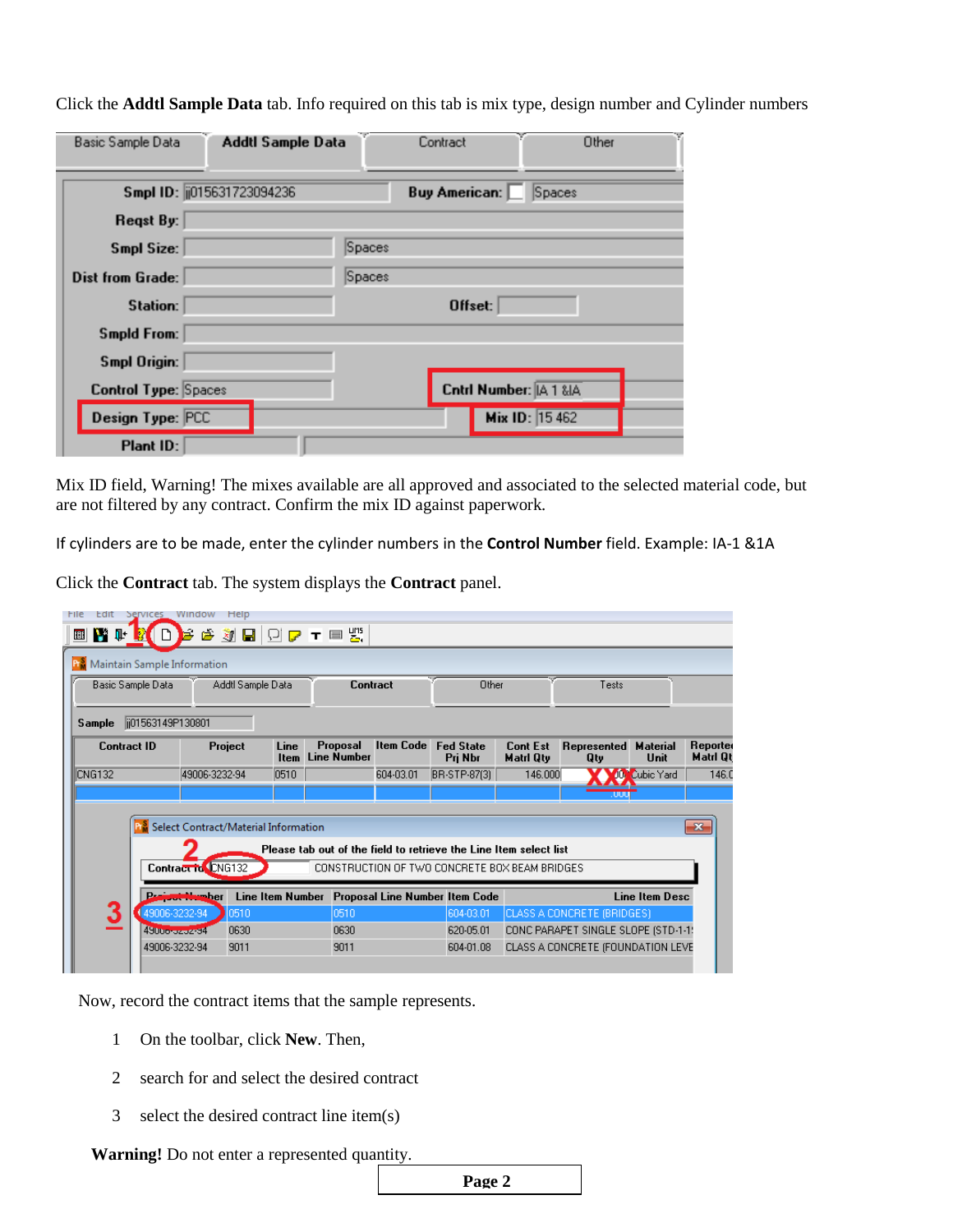Click the **Other** tab. The system displays the **Other** panel.

| Maintain Sample Information<br>$\mathbf{x}$<br>ڪر |                       |                          |                    |       |  |  |
|---------------------------------------------------|-----------------------|--------------------------|--------------------|-------|--|--|
| Basic Sample Data                                 | Addtl Sample Data     | Contract                 | <b>Other</b>       | Tests |  |  |
| jj026881358095349<br>Sample                       |                       |                          |                    |       |  |  |
| Type                                              |                       | ID                       | <b>Description</b> |       |  |  |
| <b>Destination Lab</b>                            | $\text{-}$ TDOT699000 | <b>DEST - TDOT Field</b> |                    |       |  |  |
|                                                   |                       |                          |                    |       |  |  |
|                                                   |                       |                          |                    |       |  |  |
|                                                   |                       |                          |                    |       |  |  |
|                                                   |                       |                          |                    |       |  |  |
|                                                   |                       |                          |                    |       |  |  |
|                                                   |                       |                          |                    |       |  |  |
|                                                   |                       |                          |                    |       |  |  |
|                                                   |                       |                          |                    |       |  |  |
|                                                   |                       |                          |                    |       |  |  |
|                                                   |                       |                          |                    |       |  |  |
|                                                   |                       |                          |                    |       |  |  |
|                                                   |                       |                          |                    |       |  |  |
| $\leftarrow$                                      |                       | Ш                        |                    | ٠     |  |  |
|                                                   |                       |                          |                    |       |  |  |

In the **Type** dropdown list, select **Destination Lab**. In the **ID** field, search for and select **DEST - TDOT Field Testing**. **Save**.

Now, assign tests.

| Window<br>File<br>Edit<br>Services<br>Help |                                 |                           |                    |       |  |  |  |
|--------------------------------------------|---------------------------------|---------------------------|--------------------|-------|--|--|--|
| ■ 【 】 ① 2 2 3 3 8 2 2 2 1<br>围             | 圈.                              |                           |                    |       |  |  |  |
| Maintain Sample Information                |                                 |                           |                    |       |  |  |  |
| Addtl Sample Data<br>Basic Sample Data     | Contract                        |                           | <b>Other</b>       | Tests |  |  |  |
| ji01563149P130801<br><b>Sample</b>         |                                 |                           |                    |       |  |  |  |
| Type                                       | ID                              |                           | <b>Description</b> |       |  |  |  |
| <b>Destination Lab</b>                     | $\blacktriangledown$ TDOT699000 | DEST - TDOT Field Testing |                    |       |  |  |  |
| ssign Sample Tests                         |                                 |                           |                    |       |  |  |  |
|                                            |                                 |                           |                    |       |  |  |  |
| mple ID 01563149P130801<br>Sample Type     | Acceptance                      | <b>Material Code</b>      | 604.01.001A        |       |  |  |  |

On the toolbar, click the **Open Assign Tests** button. The system displays the Assign Sample Tests window.

Click the **Accept Default Tests** button. The system associates 'M016 - Field Tests of Freshly Mixed Concrete' to the sample record.

You are now ready to either navigate to LIMS and enter test results or copy sample to prepare sample for cylinders.

Next are instructions for copying the field tests sample and modifying it for the cylinder sample: